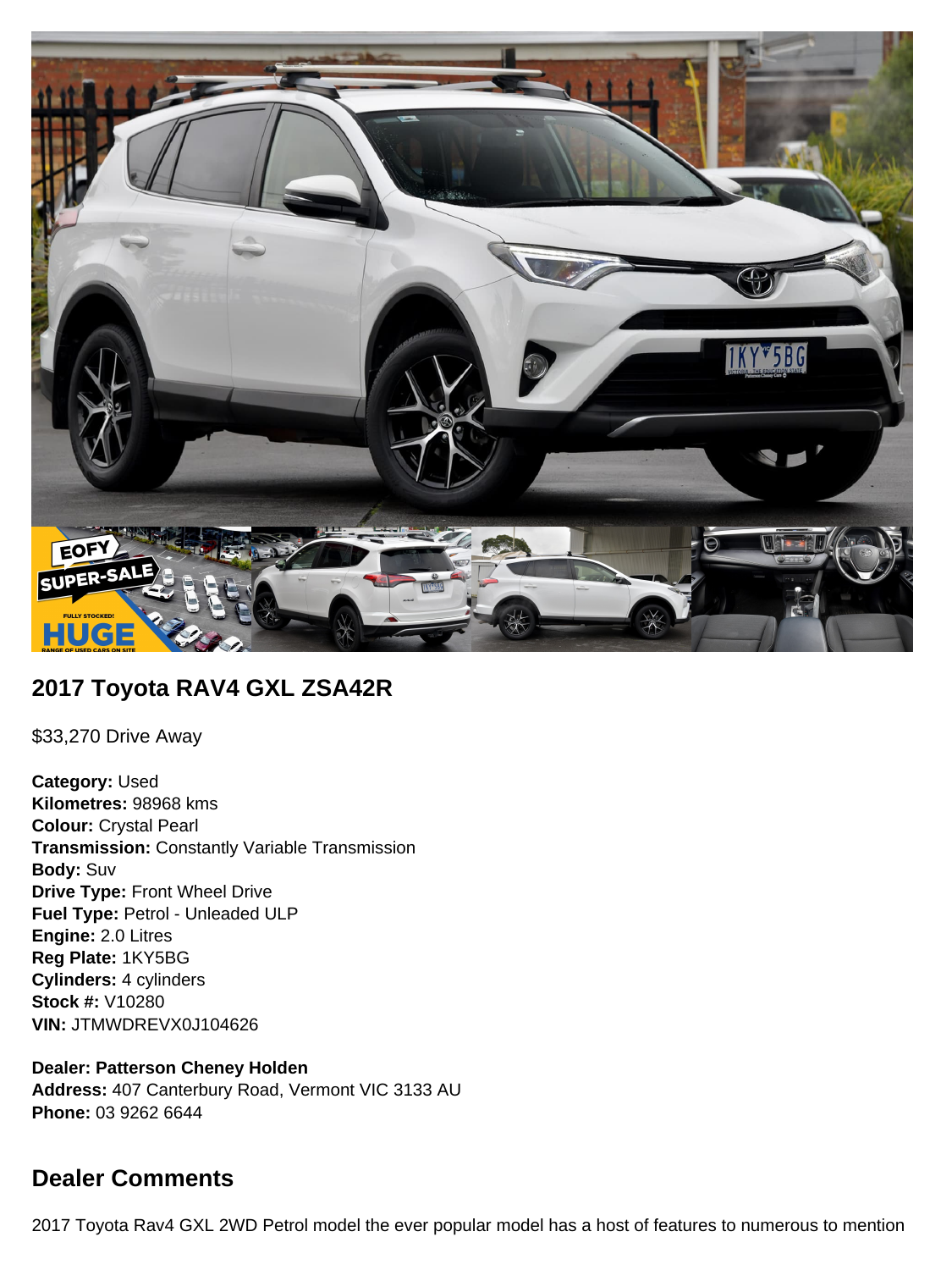VEHICLE INSPECTIONS CAN BE ARRANGED WITH ONE OF OUR CONSULTANTS TO WALK YOU THROUGH THE VEHICLE VIA VARIOUS METHODS INCLUDING LIVE VIDEO STREAMING. ADDITIONAL PHOTOS OR VIDEOS CAN ALSO BE PROVIDED FOR IN DEPTH INFORMATION REGARDING ANYTHING TO DO WITH THE VEHICLE IN ORDER TO DEMONSTRATE THE VEHICLE IN ITS ENTIRETY. OUR TEAM IS HERE TO ASSIST WITH ALL QUESTIONS YOU HAVE SO PLEASE DON'T HESITATE TO ENQUIRE.

SITUATED JUST MINUTES FROM EASTLINK IN MELBOURNE'S EASTERN SUBURBS. ONE OF AUSTRALIA'S LONGEST SERVING DEALERS, WE ARE PROUD TO OFFER THIS BEAUTIFULLY MAINTAINED VEHICLE.

INTERSTAE BUYERS WELCOME-

LIVE INTERSTATE' NO PROBLEM! WE FREQUENTLY SELL VEHICLES RIGHT ACROSS AUSTRALIA WITH DOOR TO DOOR TRANSPORT OF YOUR NEW VEHICLE.

ROADWORTHY CERTIFICATE COMPLETED PRIOR TO DELIVERY AS WELL AS FULL COMPLETE HISTORY OF SERVICING BOOKS.

NEED FINANCE' WE HAVE MULTIPLE LENDERS WHO WITH OUR BUSINESS MANAGER'S GUIDANCE CAN TAILOR THE BEST POSSIBLE OPTION SO YOU CAN BE DRIVING AWAY IN YOUR NEW VEHICLE, WITH A NO HASSLE AND CONVENIENT FAST APPROVAL.

VEHICLE CAN BE RACV TESTED ON REQUEST AND APPROVED FOR PURCHASE, FOR YOUR PEACE OF MIND.

<sup>\*</sup> If the price does not contain the notation that it is "Drive Away No More to Pay", the price may not include additional costs, such as stamp duty and other government charges. Please confirm price and features with the seller of the vehicle.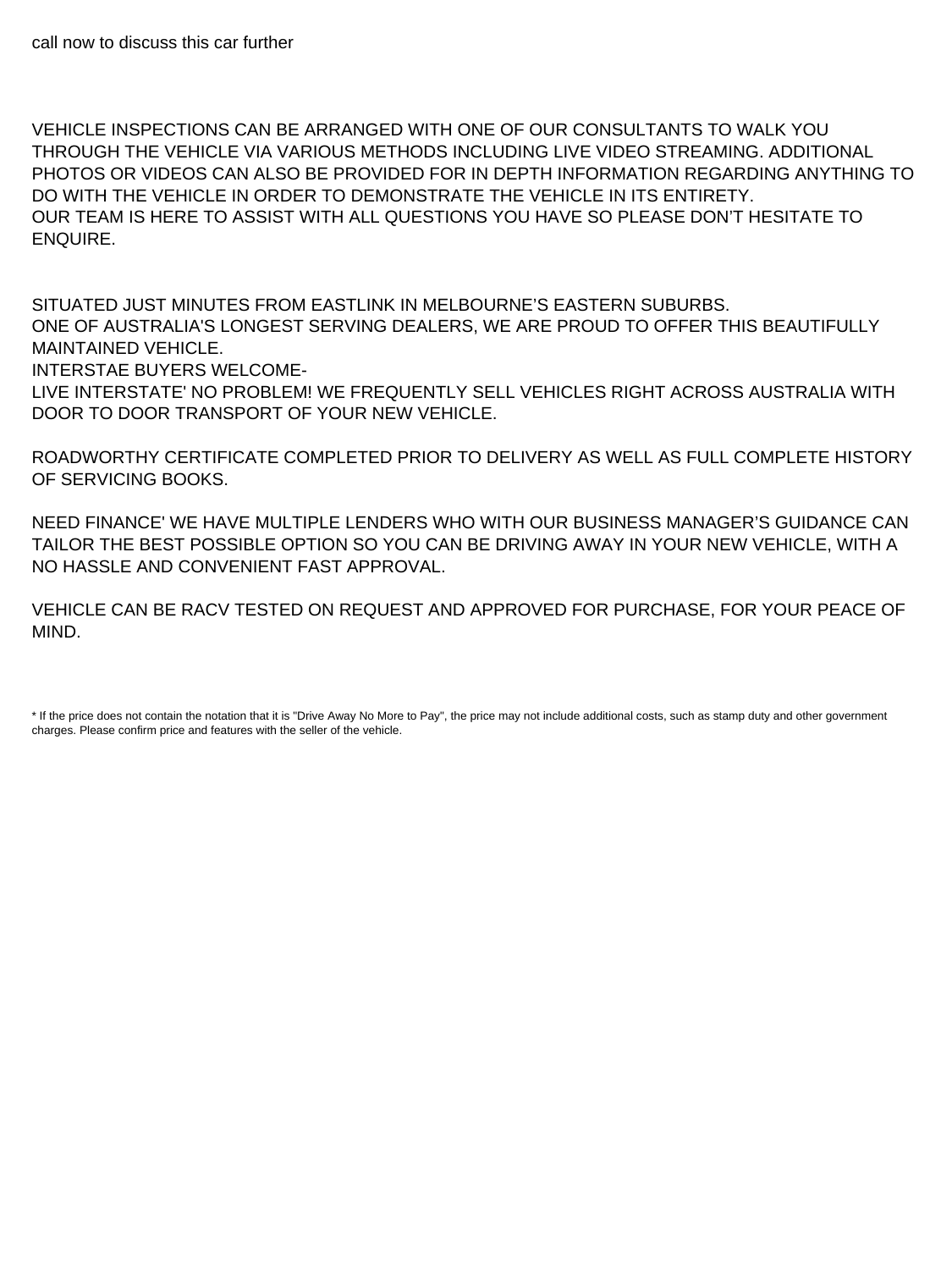# **Features and Specifications**

## **Audio, Visual & Communication**

Audio - Aux Input Socket (MP3/CD/Cassette) Audio - Aux Input USB Socket Audio - Input for iPod Audio - MP3 Decoder Bluetooth System **6 Speaker Stereo** 6 Speaker Stereo CD Player Multi-function Control Screen - Colour Radio - Digital (DAB+) Smart Device App Display/Control

## **Instruments & Controls**

GPS (Satellite Navigation) **Tacho** Trip Computer

## **Interior**

Leather Gear Knob Leather Steering Wheel Matt Black - Interior Highlights Metallic Finish Interior Inserts Trim - Cloth

## **Lights & Windows**

Daytime Running Lamps - LED **Four Lamps - Front** Fog Lamps - Front Headlamps - Electric Level Adjustment **Headlamps - LED** Headlamps - See me home **Headlamps Automatic (light sensitive)** Headlamps Automatic (light sensitive) Intermittent Wipers - Variable **Power Windows - Front & Rear** Power Windows - Front & Rear Rain Sensor (Auto wipers) The Community Rear View Mirror - Electric Anti Glare Rear Windows - Extra Dark/Privacy **Rear Windows** - Extra Dark/Privacy Tail Lamps - LED

## **Safety & Security**

Airbags - Head for 2nd Row Seats Airbags - Side for 1st Row Occupants (Front) Brake Assist Camera - Rear Vision Central Locking - Key Proximity Central Locking - Remote/Keyless ABS (Antilock Brakes) The Control - Electronic Stability Control - Park Distance Rear Control - Traction EBD (Electronic Brake Force Distribution) The Summon Engine Immobiliser Hill Holder Airbag - Driver Parking Assist - Graphical Display And Airbag - Knee Driver Airbag - Passenger North Christian Christian Christian Christian Seatbelt - Adjustable Height 1st Row Seatbelt - Load Limiters 1st Row (Front) Seatbelt - Pretensioners 1st Row (Front)

Seatbelts - Lap/Sash for 5 seats Airbags - Head for 1st Row Seats (Front)

## **Seating**

Headrests - Adjustable 1st Row (Front) The Meadrests - Adjustable 2nd Row x3